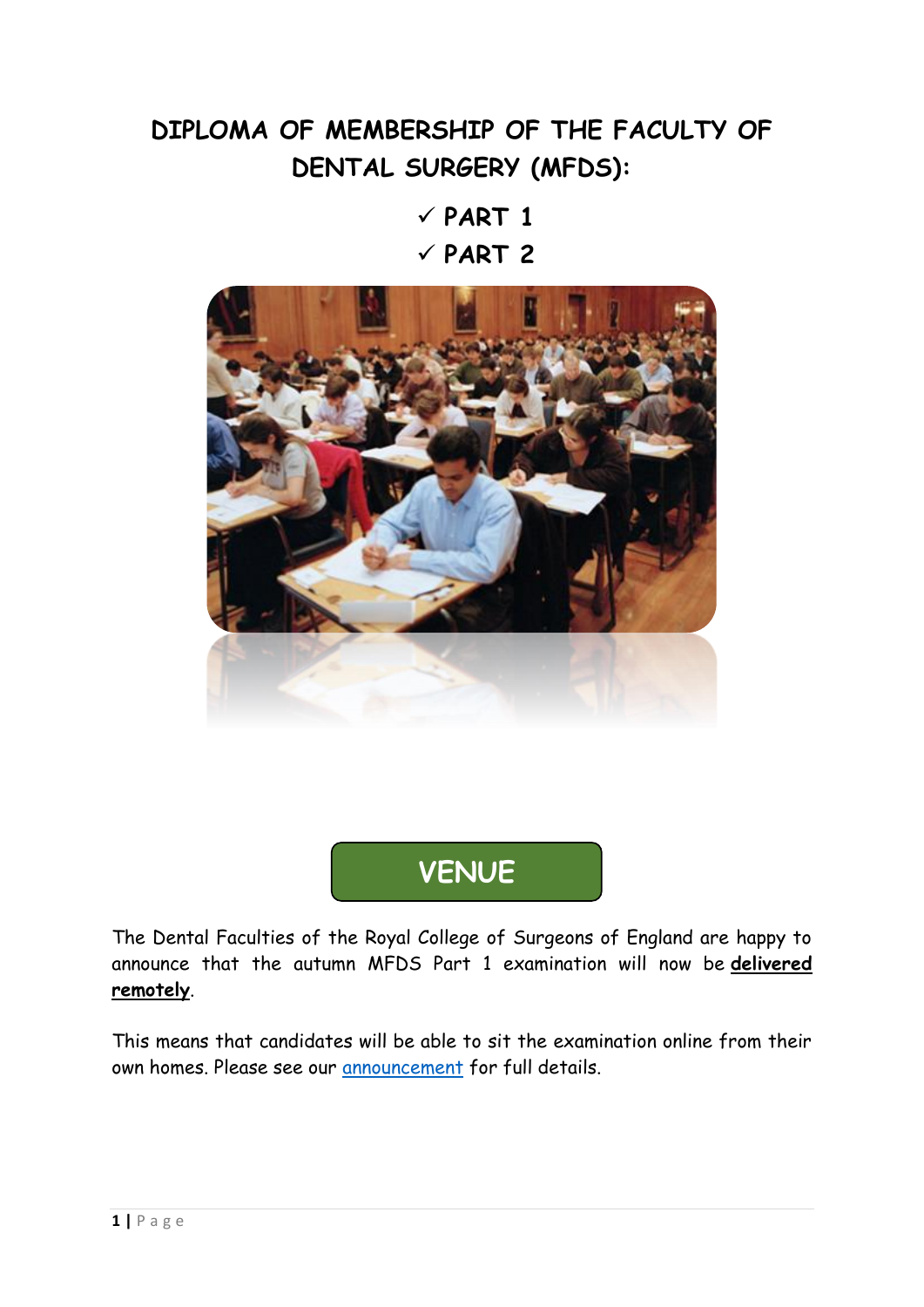## **EXAM OVERVIEW**

- 1) The MFDS consists of Part 1 and Part 2 exams. Candidates will normally be allowed a maximum of five years in which to complete all parts, but will need to pass Part 1 before progressing to Part 2.
- 2) Part 1 consists of 150 Single Best Answer (SBA) questions within a single three-hour paper. The questions carry equal marks. The exam is not negatively marked and there are no trick questions. An example question can be found in section 5 of the [MFDS Candidate Guidance.](https://www.rcseng.ac.uk/-/media/files/rcs/education-and-exams/exams/mfds/mfds-candidate-guidance.pdf)

### **HOW TO APPLY**

- 1. Candidates may visit this webpage of the Royal College of Surgeons of England: <https://www.rcseng.ac.uk/education-and-exams/exams/search/mfds-part-1/>
- 2. To apply candidates must complete the application form and post it as directed to the RCS before the application deadline – late applications will not usually be considered.
- 3. Candidates required to provide their Primary Dental Qualifcation and who are unable to access attestation services due to COVID-19 restrictions may provide these documents via email. Please send scanned copies of your original documents to<MFDSExam@rcseng.ac.uk>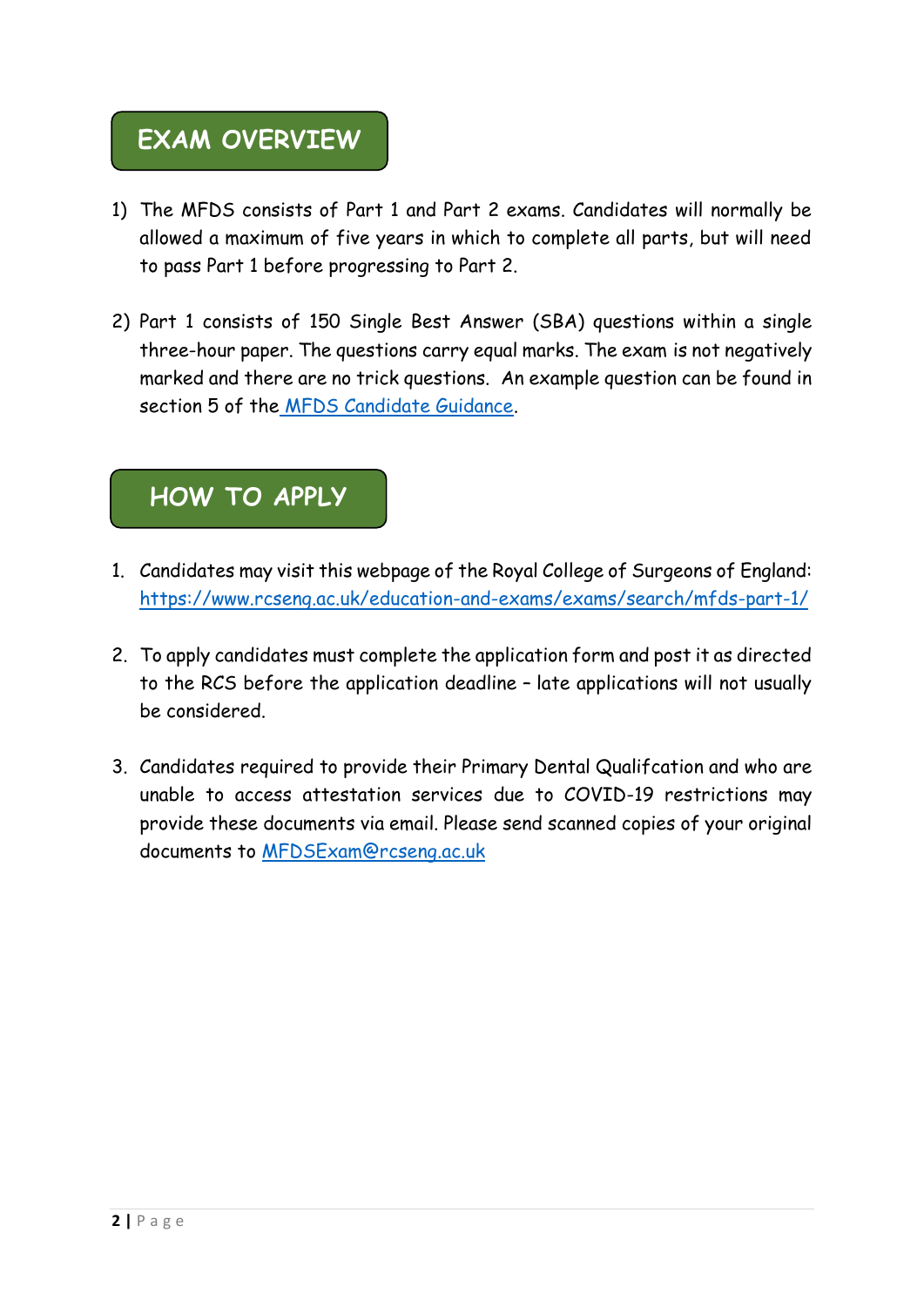#### To be eligible to enter the MFDS Part 1 exam, all candidates must:

- 1. Possess a primary dental qualification acceptable to the boards of the dental faculties at The Royal College of Surgeons of England, and should normally be registered to practise dentistry in their country of residence;
- 2. Have complied with all of the [MFDS Exam Regulations.](file:///C:/Users/user/Downloads/MFDS%20Regulations.pdf)

#### To be eligible to enter the MFDS Part 2 exam, all candidates must:

- 1. Have written confirmation of a pass in Part 1 before they may apply to sit Part 2. This should be Part 1 MFDS , the relevant passes in MFGDP(UK), MJDF or MFD (as set out in paragraph 9 of the [exam regulations\)](https://www.rcseng.ac.uk/-/media/files/rcs/education-and-exams/exams/mfds/mfds-regulations.pdf);
- 2. Possess a primary dental qualification acceptable to the boards of the dental faculties at The Royal College of Surgeons of England, and should normally be registered to practise dentistry in their country of residence;
- 3. Have completed 12 months' full-time postgraduate experience in dentistry. Normally, equivalent part-time experience will be acceptable if gained over a period of three-and-a-half years;
- 4. Have complied with all of the [exam regulations.](https://www.rcseng.ac.uk/-/media/files/rcs/education-and-exams/exams/mfds/mfds-regulations.pdf)

#### \*Additional Information:

- Candidates must bring their current passport or a British driving licence to the examination. If you are not in a position to provide these you must produce an official document with your name, signature and a current photograph. If you do not provide some form of photographic identification, as detailed above, you may not be admitted to the examination.
- **Please note:** All applications must be received by 5.00 p.m. on the closing date. Please read our exams quidance before applying for any exam. Late applications will not be processed.